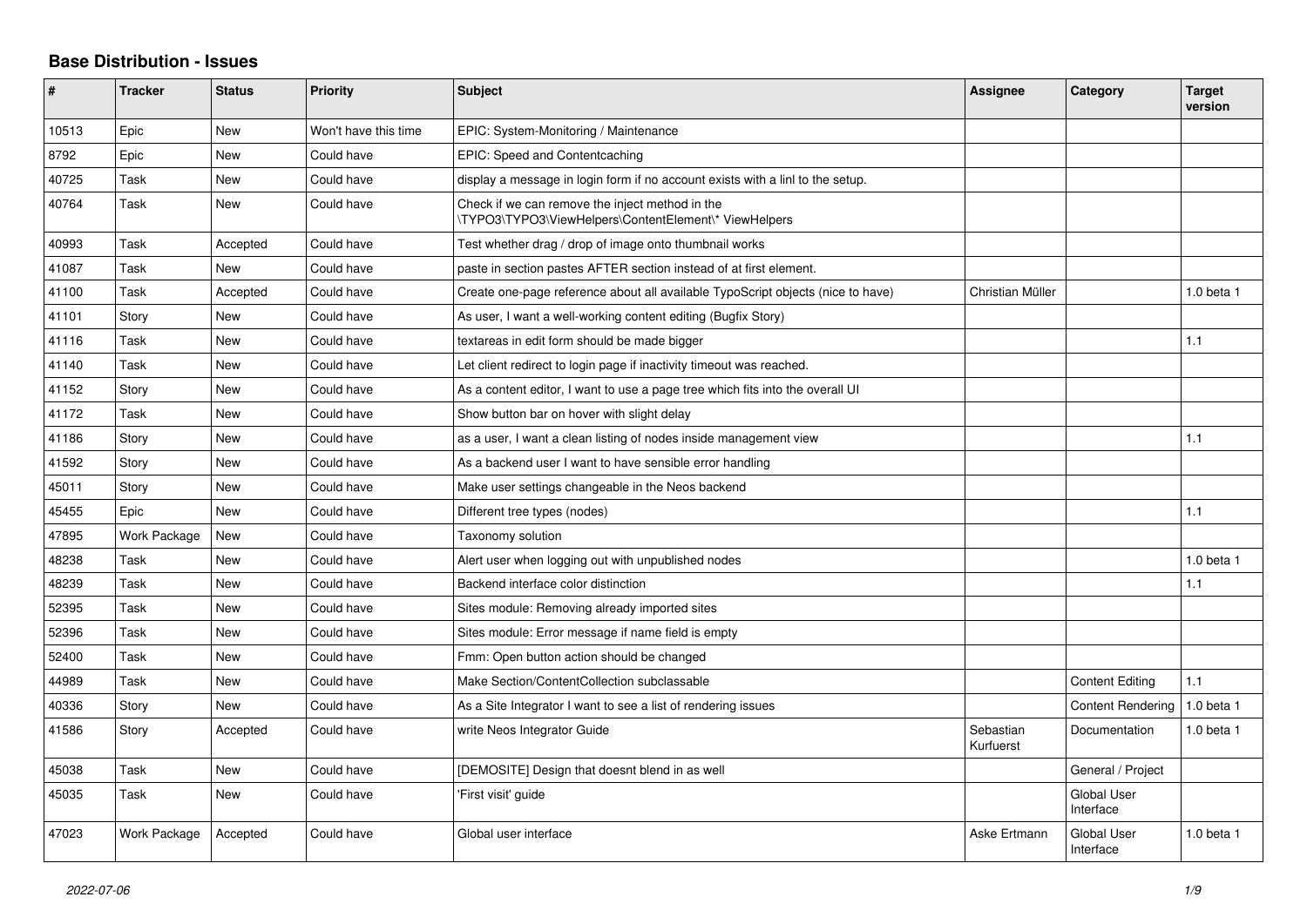| ∦     | <b>Tracker</b> | <b>Status</b>            | <b>Priority</b> | <b>Subject</b>                                                                                                      | Assignee | Category                        | <b>Target</b><br>version |
|-------|----------------|--------------------------|-----------------|---------------------------------------------------------------------------------------------------------------------|----------|---------------------------------|--------------------------|
| 53272 | Task           | <b>New</b>               | Could have      | Animated icon when saving/publishing changes                                                                        |          | <b>Global User</b><br>Interface | $1.0$ alpha $8$          |
| 40469 | Story          | New                      | Could have      | (low prio) As a user I want to get redirected to setup tool if install is incomplete                                |          | Setup                           |                          |
| 8798  | Story          | On Hold                  | Should have     | As Robin I want to edit basic objects in the management view.                                                       |          |                                 |                          |
| 10509 | Epic           | <b>New</b>               | Should have     | EPIC: Workspaces and Publishing Workflows                                                                           |          |                                 |                          |
| 12443 | Epic           | New                      | Should have     | EPIC: performant Contenttargeting (personalisation)                                                                 |          |                                 |                          |
| 40294 | Epic           | <b>New</b>               | Should have     | EPIC: Inline Editing Support (Links, Content Types, Plugin)                                                         |          |                                 |                          |
| 40298 | Epic           | <b>New</b>               | Should have     | EPIC: Design / Icons                                                                                                |          |                                 |                          |
| 40300 | Epic           | <b>New</b>               | Should have     | EPIC: Consistent UI Design (Bootstrap)                                                                              |          |                                 |                          |
| 40301 | Epic           | <b>New</b>               | Should have     | EPIC: System Log Viewer / Audit                                                                                     |          |                                 |                          |
| 40302 | Epic           | <b>New</b>               | Should have     | <b>EPIC: Account Profile</b>                                                                                        |          |                                 |                          |
| 40306 | Epic           | <b>New</b>               | Should have     | EPIC: Content import from TYPO3                                                                                     |          |                                 |                          |
| 40307 | Epic           | <b>New</b>               | Should have     | EPIC: Custom View for Data Types                                                                                    |          |                                 |                          |
| 40308 | Epic           | <b>New</b>               | Should have     | EPIC: In-table editing for items in the Management View                                                             |          |                                 |                          |
| 40309 | Story          | <b>New</b>               | Should have     | As a system administrator I want to see a meaningful error message if the database has<br>not been set up correctly |          |                                 |                          |
| 40310 | Story          | Postponed                | Should have     | As any User, if no site exists I want to be redirected to the Setup wizard                                          |          |                                 |                          |
| 40311 | Story          | <b>New</b>               | Should have     | As a user I want the UI to respect the lights-off principle                                                         |          |                                 |                          |
| 40313 | Story          | <b>Needs</b><br>Feedback | Should have     | As a Site Developer I can define the title and package key for a site                                               |          |                                 |                          |
| 40320 | Epic           | <b>New</b>               | Should have     | EPIC: User Interface style and implementation guide                                                                 |          |                                 |                          |
| 40322 | Story          | <b>New</b>               | Should have     | As a site integrator I can disable and enable imported sites                                                        |          |                                 |                          |
| 40323 | Story          | <b>New</b>               | Should have     | As an site integrator I can remove an inactive imported site                                                        |          |                                 |                          |
| 40324 | Story          | <b>New</b>               | Should have     | As a site integrator I can change the title, description & version of an imported site                              |          |                                 |                          |
| 40326 | Story          | New                      | Should have     | As an administrator I can create a new site package using an existing site as template                              |          |                                 |                          |
| 40328 | Story          | New                      | Should have     | As an administrator I can export selected parts of an existing site to a new site package                           |          |                                 |                          |
| 40329 | Story          | Postponed                | Should have     | As a content manager, I want to list and edit my Content and Domain Objects inside the<br>Management view           |          |                                 | Sprint 10<br>$(1.0$ TP1) |
| 40331 | Story          | <b>New</b>               | Should have     | As a Content Manager, I want to create multiple pages at once                                                       |          |                                 |                          |
| 40332 | Epic           | <b>New</b>               | Should have     | EPIC: Management view content editing                                                                               |          |                                 |                          |
| 40334 | Epic           | New                      | Should have     | EPIC: Module Overview Pages                                                                                         |          |                                 |                          |
| 40335 | Story          | New                      | Should have     | As an Administrator, I want to run FLOW3 CLI commands in the Launch Bar                                             |          |                                 |                          |
| 40473 | Epic           | New                      | Should have     | Bootstrap based login screen                                                                                        |          |                                 |                          |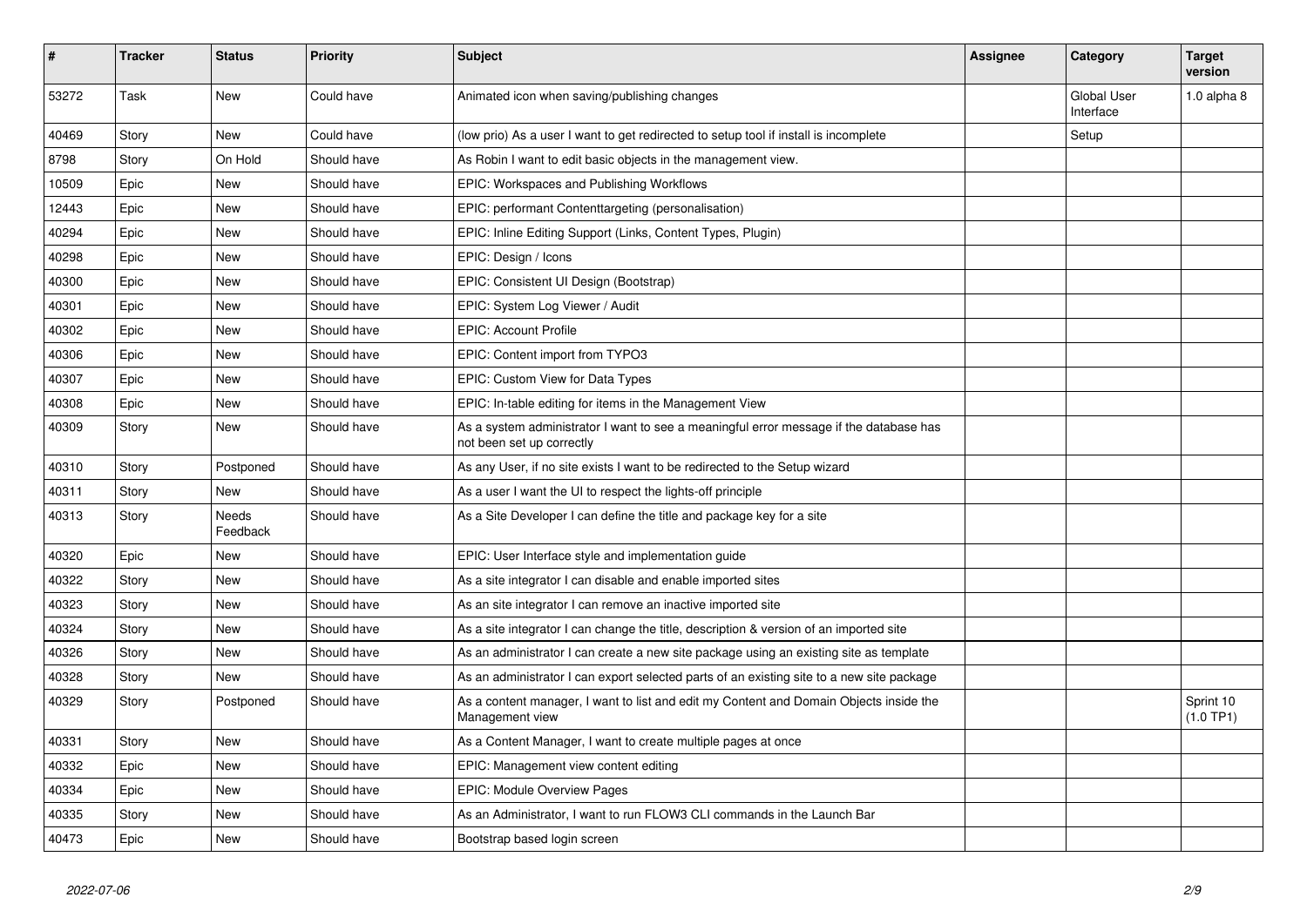| $\pmb{\#}$ | <b>Tracker</b> | <b>Status</b>     | <b>Priority</b> | <b>Subject</b>                                                                                                         | <b>Assignee</b>        | Category | <b>Target</b><br>version   |
|------------|----------------|-------------------|-----------------|------------------------------------------------------------------------------------------------------------------------|------------------------|----------|----------------------------|
| 40618      | Story          | <b>New</b>        | Should have     | [DISCUSS] As a user, I want to return to the last-used submodule when changing between<br>main modules                 |                        |          |                            |
| 40715      | Task           | Accepted          | Should have     | global overlays should have the same color / transparency                                                              | Martin Muzatko         |          |                            |
| 40717      | Story          | Postponed         | Should have     | Add Launch Bar to other modules (Management, )                                                                         |                        |          |                            |
| 41085      | Story          | New               | Should have     | As an integrator, I want to use the HTML5 "header" element for indicating titles in text                               |                        |          |                            |
| 41098      | Story          | <b>New</b>        | Should have     | As a developer, I want a clean TypoScript package                                                                      |                        |          |                            |
| 41099      | Story          | <b>New</b>        | Should have     | As site integrator, I want a API reference for TypoScript objects                                                      |                        |          |                            |
| 41103      | Story          | New               | Should have     | As everybody, I want the new product name to be used inside Phoenix                                                    |                        |          |                            |
| 41107      | Story          | <b>New</b>        | Should have     | As a user, I want a working demo site                                                                                  |                        |          |                            |
| 41108      | Task           | <b>New</b>        | Should have     | test / update demo/integration server                                                                                  |                        |          |                            |
| 41112      | Task           | New               | Should have     | use better Content-Type previews                                                                                       | Sebastian<br>Kurfuerst |          | 1.1                        |
| 41114      | Story          | <b>New</b>        | Should have     | As a user, I want to insert inline JavaScript in the HTML content elements                                             |                        |          |                            |
| 41355      | Task           | <b>New</b>        | Should have     | activate link-clicking inside texts in preview mode                                                                    | Sebastian<br>Kurfuerst |          |                            |
| 41359      | Task           | Needs<br>Feedback | Should have     | close popovers when clicking anywhere else                                                                             | Sebastian<br>Kurfuerst |          |                            |
| 41669      | Story          | New               | Should have     | As team member, I want updated deployment working                                                                      |                        |          | Sprint<br>February<br>2013 |
| 41670      | Story          | <b>New</b>        | Should have     | as anybody, I want an updated flow and neos website                                                                    |                        |          |                            |
| 41671      | Story          | New               | Should have     | as developer, I want to make sure that jquery and ember is cleanly encapsulated and does<br>not interfere with site JS |                        |          |                            |
| 41672      | Story          | New               | Should have     | as developer, I want to make sure that CSS is cleanly encapsulated (i.e. site CSS does not<br>change the UI css)       |                        |          |                            |
| 41673      | Task           | New               | Should have     | add guide "tuning Flow Performance"                                                                                    |                        |          |                            |
| 41674      | Task           | New               | Should have     | add guide "profile and debug Flow applications" -> maybe ask othres to write that                                      |                        |          |                            |
| 41679      | Story          | New               | Should have     | As developer, I want to use packagist.org for all packages                                                             |                        |          |                            |
| 41680      | Task           | New               | Should have     | push all packages to packagist, with post-change hook                                                                  |                        |          |                            |
| 41682      | Task           | Accepted          | Should have     | create a package for flow.typo3.org website listing only typo3-flow-* composer packages<br>$('mini-TER")$              | Marc Neuhaus           |          |                            |
| 41686      | Task           | New               | Should have     | ask community to convert Christians "Developing TYPO3 Neos Website" to tutorial in ReST                                |                        |          |                            |
| 41687      | Task           | New               | Should have     | ask community to convert Sebastians "Technical Overview to Neos" to documentation in<br>ReST                           |                        |          |                            |
| 41700      | Story          | New               | Should have     | As a developer I want to have a reasonable test coverage for JavaScript                                                |                        |          |                            |
| 41701      | Story          | New               | Should have     | As a content editor I want to have localization support ('single tree concept')                                        |                        |          | $1.1$                      |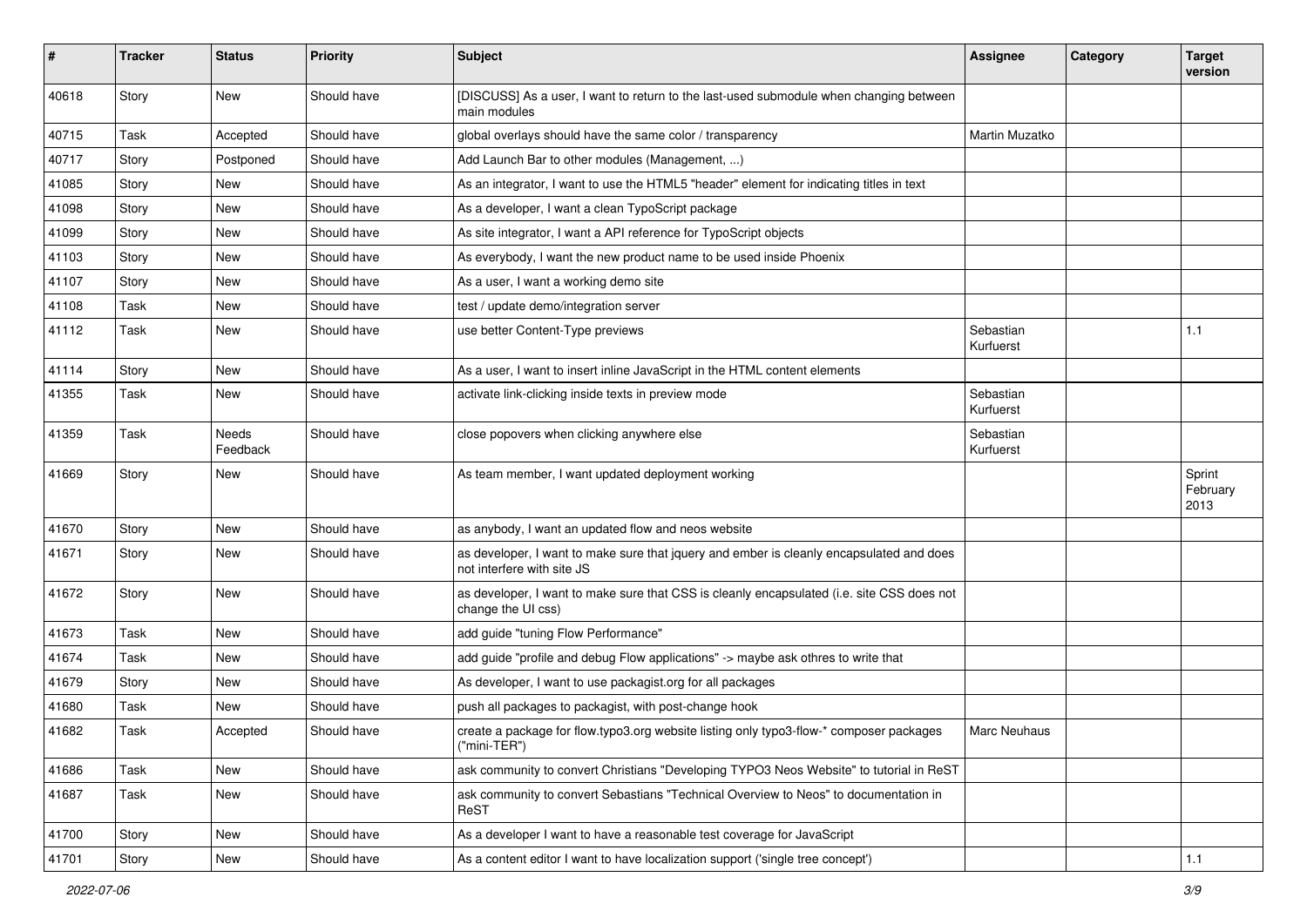| $\sharp$ | <b>Tracker</b> | <b>Status</b>     | <b>Priority</b> | <b>Subject</b>                                                                                                                                                       | <b>Assignee</b>         | Category | <b>Target</b><br>version   |
|----------|----------------|-------------------|-----------------|----------------------------------------------------------------------------------------------------------------------------------------------------------------------|-------------------------|----------|----------------------------|
| 41702    | Story          | New               | Should have     | As an integrator I want to configure read / write access to pages / sections                                                                                         |                         |          |                            |
| 41781    | Task           | Accepted          | Should have     | set up integration.flow.typo3.org                                                                                                                                    | Karsten<br>Dambekalns   |          | Sprint<br>February<br>2013 |
| 41787    | Task           | New               | Should have     | change git repositories on git.typo3.org (FLOW3 -> Flow; Neos Name)                                                                                                  |                         |          |                            |
| 41805    | Task           | Accepted          | Should have     | adjust release process to Composer / create Neos release using release plugin etc                                                                                    | Karsten<br>Dambekalns   |          | Sprint<br>February<br>2013 |
| 41821    | Task           | New               | Should have     | discuss how documentation can be improved                                                                                                                            | <b>Berit Hlubek</b>     |          |                            |
| 41838    | Task           | Accepted          | Should have     | document and update conventions for composer name and package keys                                                                                                   | Christian Jul<br>Jensen |          |                            |
| 41845    | Task           | Needs<br>Feedback | Should have     | write chapter on Testing in flow.typo3.org guide (Christian Peters takes over this task)                                                                             | Martin Muzatko          |          |                            |
| 41850    | Story          | New               | Should have     | As an integrator I would like to include default content styles from Neos                                                                                            |                         |          |                            |
| 41852    | Task           | <b>New</b>        | Should have     | Add default content styles inside the content elements package.                                                                                                      | <b>Berit Hlubek</b>     |          |                            |
| 41853    | Story          | <b>New</b>        | Should have     | As an integrator I want an optimized setup                                                                                                                           |                         |          |                            |
| 41855    | Task           | <b>New</b>        | Should have     | Optimize the usability of the site creation wizard                                                                                                                   | <b>Berit Hlubek</b>     |          |                            |
| 41856    | Task           | New               | Should have     | Require the needed graphic modules for the site import and show a warning if the modules<br>are not found                                                            |                         |          |                            |
| 41858    | Story          | New               | Should have     | As an integrator I want a complete feature set in TypoScript and EEL                                                                                                 |                         |          |                            |
| 41859    | Task           | Accepted          | Should have     | Create a standard library for common string, array and date functions in EEL                                                                                         | Christopher<br>Hlubek   |          |                            |
| 41861    | Story          | <b>New</b>        | Should have     | As any user I want a better usability of the backend UI                                                                                                              |                         |          |                            |
| 41872    | Task           | New               | Should have     | Detect if symlinks can be created                                                                                                                                    |                         |          |                            |
| 41876    | Task           | <b>New</b>        | Should have     | Make Neos UI work with Zurb Foundation (for example)                                                                                                                 |                         |          |                            |
| 41877    | Task           | New               | Should have     | Explore: Find a way to include Neos / Flow news via RSS                                                                                                              |                         |          |                            |
| 41878    | Task           | <b>New</b>        | Should have     | extract package management to own package                                                                                                                            |                         |          |                            |
| 41892    | Task           | New               | Should have     | Set up an environment for the demo site plus the domain name: neos.demo.typo3.org                                                                                    | Ben van 't Ende         |          |                            |
| 41973    | Task           | Accepted          | Should have     | Align button bars for editables on top of the editable border to prevent overlay issues with<br>the content                                                          | Sebastian<br>Kurfuerst  |          |                            |
| 42206    | Task           | New               | Should have     | When a content element is hidden based on hiddenBeforeDateTime / hiddenAfterDateTime<br>the hidden CSS should also be applied (so the element should be transparent) |                         |          |                            |
| 42216    | Task           | New               | Should have     | Show at least some recognizable content of a node in the inspector panel. Now the header<br>property is used which only works for headlines                          |                         |          |                            |
| 42220    | Task           | New               | Should have     | "Uncaught ReferenceError: nextAnimation is not defined" javascript error on load (demo<br>package)                                                                   |                         |          |                            |
| 42672    | Story          | New               | Should have     | As everybody, I want no JavaScript loading issues (Bugfix story)                                                                                                     |                         |          |                            |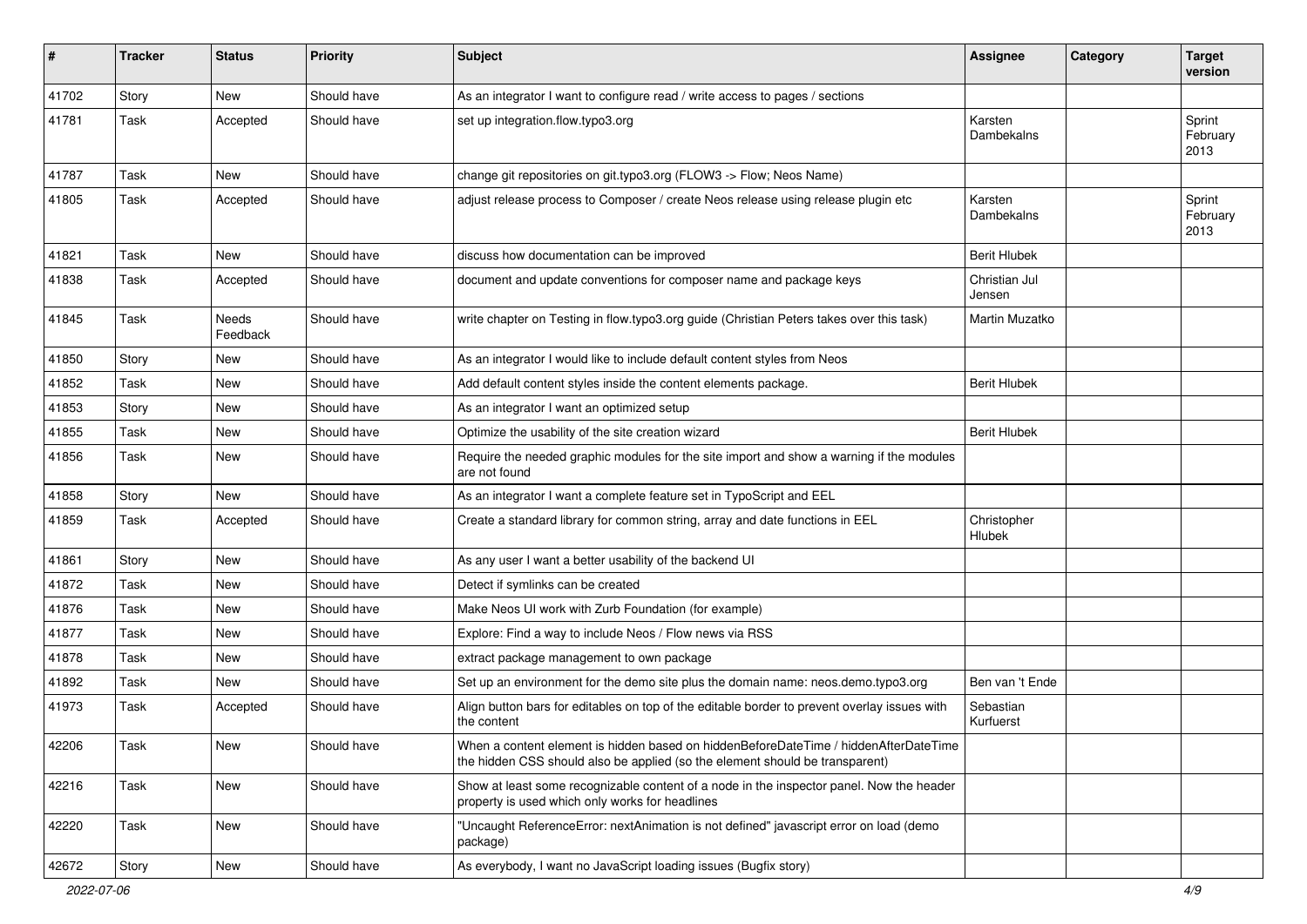| #     | <b>Tracker</b> | <b>Status</b>     | <b>Priority</b> | <b>Subject</b>                                                            | Assignee            | Category | <b>Target</b><br>version   |
|-------|----------------|-------------------|-----------------|---------------------------------------------------------------------------|---------------------|----------|----------------------------|
| 44923 | Story          | <b>New</b>        | Should have     | Multi-Lingual User Interface                                              |                     |          | 1.1                        |
| 44924 | Task           | Accepted          | Should have     | Change the Post List view to use Expose                                   | <b>Marc Neuhaus</b> |          | Sprint<br>February<br>2013 |
| 44925 | Task           | New               | Should have     | Change the styling of Blog Posts with Expose to match the current styling | Marc Neuhaus        |          | Sprint<br>February<br>2013 |
| 44932 | Story          | Needs<br>Feedback | Should have     | Update TYPO3CR Node Type Names according to concept                       |                     |          | Sprint<br>February<br>2013 |
| 44957 | Story          | <b>New</b>        | Should have     | Reliable clipboard and content element handles                            |                     |          | Sprint<br>February<br>2013 |
| 44978 | Story          | <b>New</b>        | Should have     | <b>Multi-Device Content</b>                                               |                     |          | 1.1                        |
| 44979 | Story          | <b>New</b>        | Should have     | Implement Frontend user / group concept                                   |                     |          | 1.1                        |
| 44980 | Story          | New               | Should have     | Show activity stream of changed content in Launch Bar                     |                     |          | 1.1                        |
| 45009 | Work Package   | <b>New</b>        | Should have     | [EPIC] mobile phone version of content editing                            |                     |          |                            |
| 45019 | Work Package   | <b>New</b>        | Should have     | [WIP] Real-World Error Reporting                                          |                     |          |                            |
| 45025 | Work Package   | <b>New</b>        | Should have     | [WIP] Create minimal publishing workflow                                  | Robert Lemke        |          |                            |
| 45049 | Task           | <b>New</b>        | Should have     | Remove dependency on midgardNotifications                                 |                     |          |                            |
| 45099 | Story          | New               | Should have     | As a user I want the Ui to handle an expired session correctly            |                     |          | 1.0 beta 1                 |
| 45217 | Work Package   | <b>New</b>        | Should have     | [WIP][Assignee missing] External & internal link support                  |                     |          | 1.0 beta 1                 |
| 45400 | Work Package   | New               | Should have     | [WIP] Developer Toolbar (Community)                                       |                     |          |                            |
| 45410 | Work Package   | <b>New</b>        | Should have     | [WIP] TypoScript Debugger (Community)                                     |                     |          |                            |
| 45501 | Task           | <b>New</b>        | Should have     | Image Metadata in ContentEditing should be cached                         |                     |          |                            |
| 45539 | Work Package   | New               | Should have     | [EPIC] Mangement view                                                     |                     |          | 1.1                        |
| 45540 | Work Package   | New               | Should have     | [EPIC] Search                                                             |                     |          | 1.1                        |
| 45584 | Work Package   | <b>New</b>        | Should have     | Access Control for TYPO3CR Nodes (Concept)                                |                     |          | 1.1                        |
| 46526 | Story          | <b>New</b>        | Should have     | Media/Scheme aware URL handler                                            |                     |          |                            |
| 48069 | Task           | <b>New</b>        | Should have     | Make node migration more user friendly                                    | Christian Müller    |          | 1.1                        |
| 48075 | Task           | Accepted          | Should have     | Context bar                                                               |                     |          |                            |
| 48076 | Task           | Accepted          | Should have     | Wireframe mode toggle                                                     | Rasmus<br>Skjoldan  |          |                            |
| 48077 | Task           | <b>New</b>        | Should have     | Language selection                                                        | Rasmus<br>Skjoldan  |          | 1.1                        |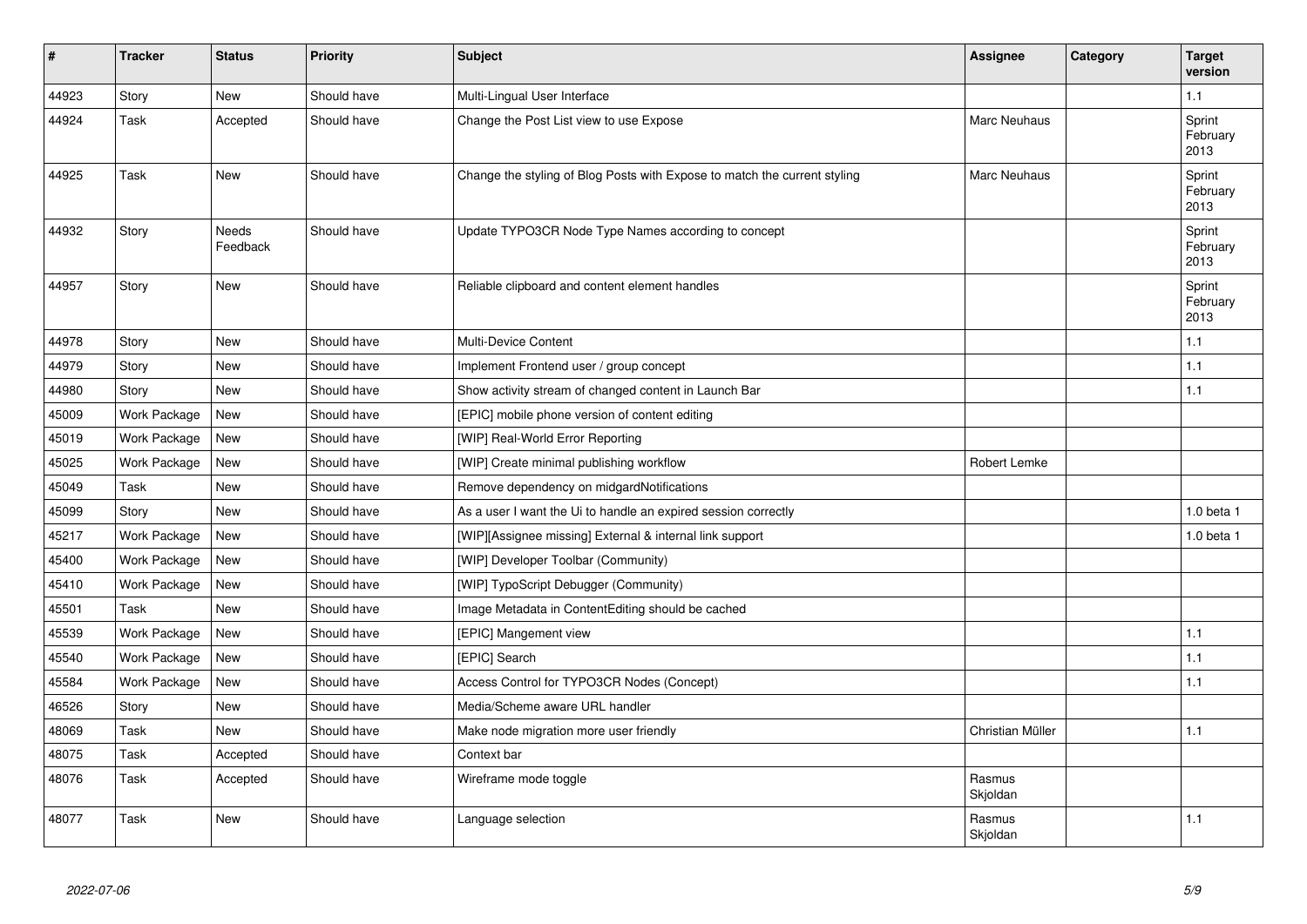| #     | <b>Tracker</b> | <b>Status</b> | Priority    | <b>Subject</b>                                                                          | <b>Assignee</b>        | Category | <b>Target</b><br>version |
|-------|----------------|---------------|-------------|-----------------------------------------------------------------------------------------|------------------------|----------|--------------------------|
| 48078 | Task           | Accepted      | Should have | Fullscreen mode toggle                                                                  | Sebastian<br>Kurfuerst |          | 1.0 beta 1               |
| 48080 | Task           | Accepted      | Should have | Breadcrumb                                                                              |                        |          | 1.0 beta 1               |
| 48140 | Task           | New           | Should have | <b>Tips</b>                                                                             |                        |          | 1.1                      |
| 48142 | Task           | New           | Should have | Search field/results                                                                    |                        |          | 1.1                      |
| 48143 | Task           | <b>New</b>    | Should have | Include commands as search results.                                                     |                        |          | 1.1                      |
| 48241 | Task           | New           | Should have | Create sandboxed Jenkins testing environment                                            | Robert Lemke           |          |                          |
| 48271 | Task           | New           | Should have | General security                                                                        |                        |          | 1.0 beta 1               |
| 48328 | Task           | Accepted      | Should have | Rename JavaScript to new structure                                                      | Aske Ertmann           |          | 1.0 beta 1               |
| 48329 | Task           | New           | Should have | Remove leftover window.T3                                                               |                        |          | 1.0 beta 1               |
| 48333 | Task           | <b>New</b>    | Should have | Clean up Content/Application and Content/ContentModule                                  |                        |          | 1.0 beta 1               |
| 48334 | Task           | New           | Should have | (maybe) re-introduce "development mode indicator" in topToolbarTemplate                 |                        |          |                          |
| 48352 | Task           | New           | Should have | Aloha loading does not always work reliably                                             |                        |          | 1.0 beta 1               |
| 48357 | Task           | <b>New</b>    | Should have | get rid of window.Ember                                                                 | Sebastian<br>Kurfuerst |          |                          |
| 48358 | Task           | <b>New</b>    | Should have | get rid of window.plupload, window.Chosen, window.AbstractChosen etc,<br>window.GENTICS | Sebastian<br>Kurfuerst |          |                          |
| 48367 | Work Package   | <b>New</b>    | Should have | [WIP] End-To-End Testing of Neos with Behat                                             |                        |          | 1.0 beta 1               |
| 48368 | Task           | Accepted      | Should have | Behat tests for Page Tree                                                               | Markus<br>Goldbeck     |          |                          |
| 48525 | Work Package   | <b>New</b>    | Should have | [WIP] TYPO3CR Scalability and consistence                                               |                        |          |                          |
| 49014 | Task           | <b>New</b>    | Should have | Detect prototype copying leading to a loop                                              |                        |          | 1.0 beta 1               |
| 49595 | Task           | <b>New</b>    | Should have | Neos setup does not check for required php-gd module                                    |                        |          |                          |
| 49943 | Work Package   | Accepted      | Should have | Security                                                                                | Andreas<br>Förthner    |          | 1.0 beta 1               |
| 49951 | Task           | New           | Should have | Node structure / layout                                                                 |                        |          | 1.0 beta 1               |
| 49952 | Task           | New           | Should have | Folder node types                                                                       |                        |          | $1.0$ beta $1$           |
| 49957 | Task           | New           | Should have | Selecting a parent element doesn't change the content breadcrumb                        |                        |          | 1.0 beta 1               |
| 49958 | Task           | New           | Should have | Clicking the page reloads the inspector even if the page is already selected            |                        |          | 1.0 beta 1               |
| 50191 | Story          | Accepted      | Should have | As an integrator I want an extensible way of including JavaScript and CSS               | Christopher<br>Hlubek  |          | 1.0 beta 1               |
| 51343 | Task           | New           | Should have | Add reasonable test coverage for PluginImplementation                                   |                        |          |                          |
| 52393 | Task           | New           | Should have | Pagetree: Editing page title on blur bug                                                |                        |          |                          |
| 52394 | Task           | New           | Should have | Pagetree: Editing page title on blur bug                                                |                        |          |                          |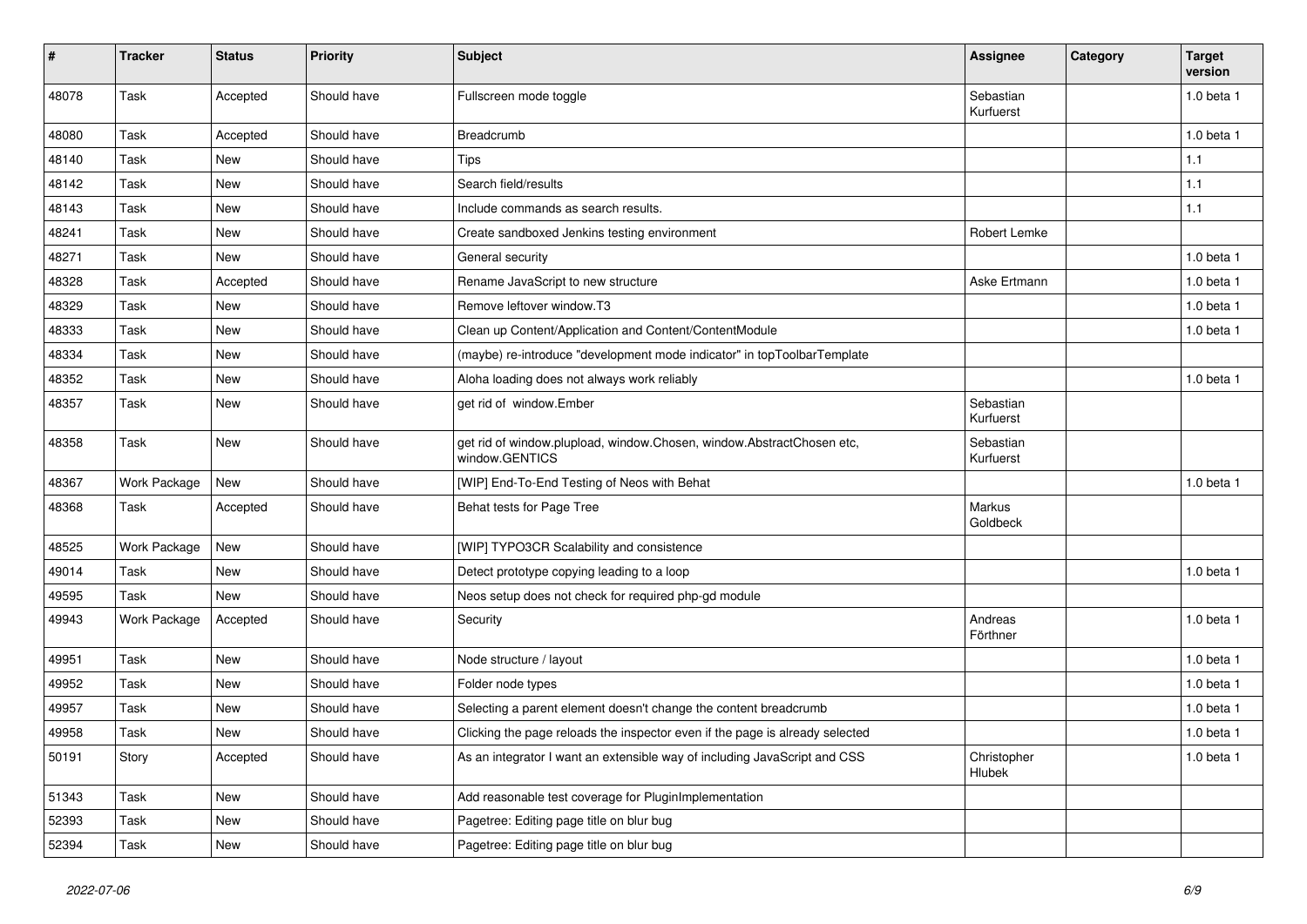| #     | <b>Tracker</b> | <b>Status</b>            | <b>Priority</b> | <b>Subject</b>                                                                                            | Assignee               | Category                 | <b>Target</b><br>version   |
|-------|----------------|--------------------------|-----------------|-----------------------------------------------------------------------------------------------------------|------------------------|--------------------------|----------------------------|
| 52397 | Task           | <b>New</b>               | Should have     | Fmm: Headlines of groups should be better seperated                                                       |                        |                          |                            |
| 52398 | Task           | <b>New</b>               | Should have     | Neos Backend dropdowns layout                                                                             |                        |                          |                            |
| 52399 | Task           | <b>New</b>               | Should have     | Fmm: Change the sites listing                                                                             |                        |                          |                            |
| 52408 | Task           | <b>New</b>               | Should have     | Neos Backend: Complete broken at IE9                                                                      |                        |                          |                            |
| 52790 | Task           | <b>New</b>               | Should have     | Prefix remaining dynatree classes (drag'n'drop)                                                           |                        |                          |                            |
| 53866 | Work Package   | Accepted                 | Should have     | Release 1.0 Important Topics                                                                              |                        |                          | 1.x                        |
| 54040 | Task           | <b>Needs</b><br>Feedback | Should have     | Aloha: filter<br>tags from headline elements                                                              |                        |                          |                            |
| 54475 | Task           | New                      | Should have     | Wrong redirection when logging out after change of site's state                                           |                        |                          |                            |
| 55708 | Task           | New                      | Should have     | reloadIfChanged: TRUE has no effect on dateTime properties                                                |                        |                          |                            |
| 55839 | Task           | <b>New</b>               | Should have     | Pagetree does not handle deletings of other user                                                          |                        |                          |                            |
| 55840 | Task           | <b>New</b>               | Should have     | Binding of Title in Pagetree and Inspector                                                                |                        |                          |                            |
| 55841 | Task           | New                      | Should have     | New Page does not change publication state buttons                                                        | Steffen Frosch         |                          |                            |
| 58195 | Task           | New                      | Should have     | header tag inlineeditable but not aloha settings                                                          |                        |                          |                            |
| 47905 | Work Package   | <b>New</b>               | Should have     | Perfection the Party and Account Management Module                                                        | Adrian Föder           | Administration           |                            |
| 45003 | Work Package   | Accepted                 | Should have     | Media Browser                                                                                             | Christian Müller       | <b>Content Editing</b>   | 1.0 beta 1                 |
| 45021 | Work Package   | <b>New</b>               | Should have     | [WIP] [ASSIGNEE MISSING] Cross Browser Compatibility                                                      |                        | <b>Content Editing</b>   | 1.0 beta 1                 |
| 45023 | Work Package   | Accepted                 | Should have     | Make complex, interactive custom content types possible                                                   |                        | <b>Content Editing</b>   | 1.0 beta 1                 |
| 45310 | Story          | New                      | Should have     | Implement enhanced @position syntax known from TypoScript also in the property panel<br>inspector editors |                        | <b>Content Editing</b>   | 1.0 beta 1                 |
| 52053 | Task           | New                      | Should have     | Deleting Home page leaves backend inaccessible                                                            |                        | <b>Content Editing</b>   |                            |
| 54829 | Task           | <b>New</b>               | Should have     | Text with Image Alignment Options                                                                         |                        | <b>Content Editing</b>   | 1.x                        |
| 54976 | Task           | <b>New</b>               | Should have     | neos: content Element. editable adds additional div in live                                               |                        | <b>Content Editing</b>   |                            |
| 44913 | Story          | On Hold                  | Should have     | RESTful NodeController for easy comment creation                                                          |                        | Content<br>Management    |                            |
| 44916 | Story          | <b>New</b>               | Should have     | Explore: Usage of Touch Screens for Neos                                                                  | <b>Patrick Broens</b>  | Content<br>Management    | Sprint<br>February<br>2013 |
| 41931 | Task           | <b>New</b>               | Should have     | TODO: add the page properties in a more clever way, and only when being in backend                        |                        | <b>Content Rendering</b> |                            |
| 44919 | Story          | Accepted                 | Should have     | Use Expose for listing BlogPost-Nodes in Frontend                                                         | Marc Neuhaus           | <b>Content Rendering</b> | Sprint<br>February<br>2013 |
| 44921 | Story          | Accepted                 | Should have     | Decide TypoScript and TYPO3CR Naming                                                                      | Sebastian<br>Kurfuerst | <b>Content Rendering</b> | Sprint<br>February<br>2013 |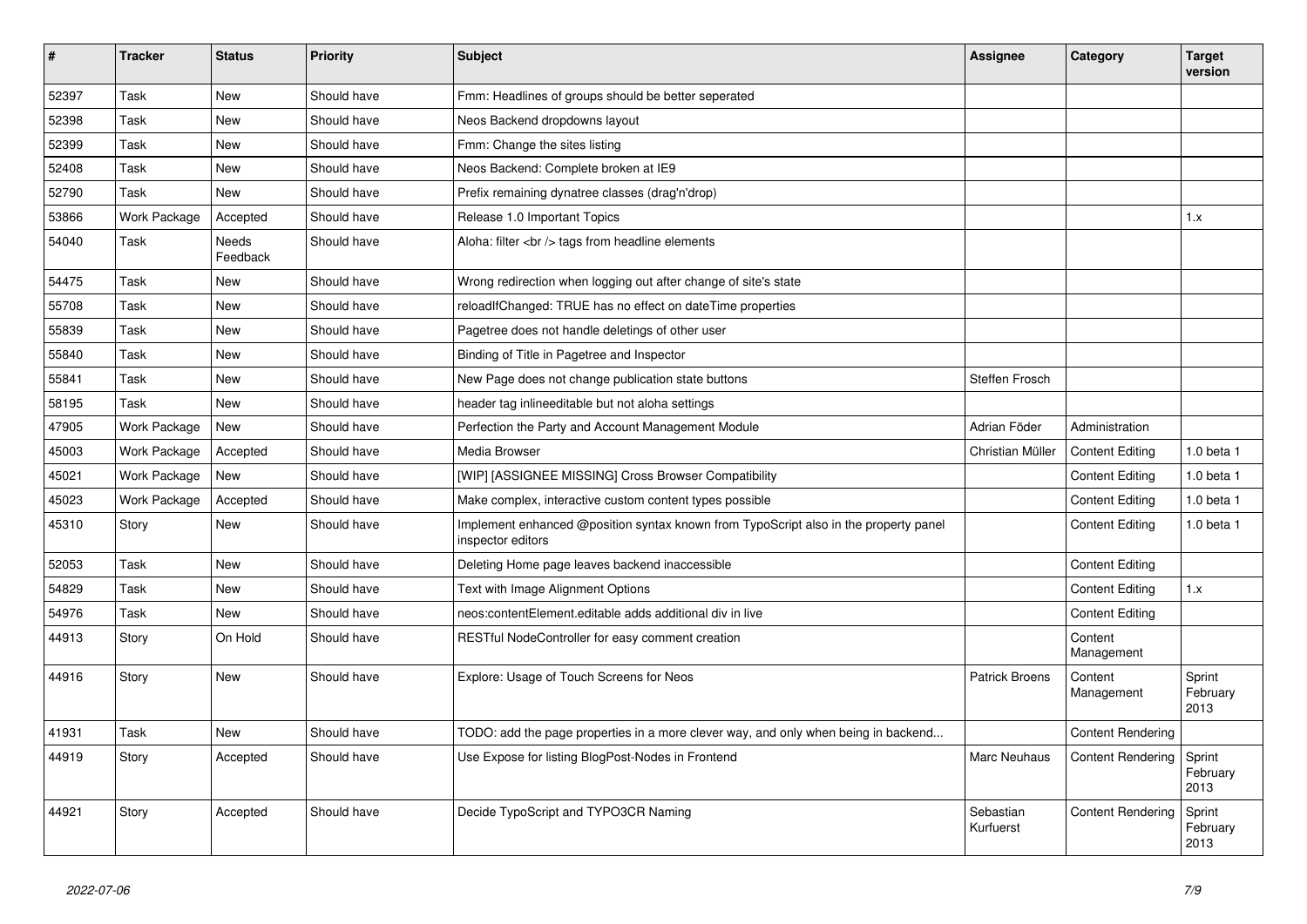| ∦     | <b>Tracker</b>      | <b>Status</b> | <b>Priority</b> | <b>Subject</b>                                                                                                               | <b>Assignee</b>        | Category                        | <b>Target</b><br>version   |
|-------|---------------------|---------------|-----------------|------------------------------------------------------------------------------------------------------------------------------|------------------------|---------------------------------|----------------------------|
| 45758 | Story               | Accepted      | Should have     | Provide a way to control escaping of content through TypoScript                                                              | Sebastian<br>Kurfuerst | <b>Content Rendering</b>        | 1.0 beta 1                 |
| 48291 | Task                | Accepted      | Should have     | Redirect management for moved pages                                                                                          | <b>Tim Kandel</b>      | <b>Content Rendering</b>        | $1.0$ beta 1               |
| 44981 | Story               | <b>New</b>    | Should have     | Rename Node Types to final names                                                                                             |                        | <b>Content Repository</b>       | Sprint<br>February<br>2013 |
| 48526 | Task                | Accepted      | Should have     | evaluate use of graph databases as high-performance store                                                                    | Sebastian<br>Kurfuerst | <b>Content Repository</b>       |                            |
| 52020 | Task                | Accepted      | Should have     | clean up Node Structure between TYPO3 Neos and TYPO3.Neos.NodeTypes                                                          | Sebastian<br>Kurfuerst | Content Repository   1.0 beta 1 |                            |
| 44969 | Story               | New           | Should have     | Document Two-Tree Localization Approach                                                                                      |                        | Documentation                   | 1.0 beta 1                 |
| 44971 | <b>Work Package</b> | Accepted      | Should have     | <b>TYPO3 Neos API Definition</b>                                                                                             | Sebastian<br>Kurfuerst | Documentation                   | $1.0$ beta $1$             |
| 45037 | Task                | <b>New</b>    | Should have     | [DEMOSITE] Link to be from frontpage                                                                                         |                        | General / Project               | 1.0 beta 1                 |
| 45408 | Work Package        | Accepted      | Should have     | Frontend / Page Cache                                                                                                        | Robert Lemke           | General / Project               | 1.0 beta 1                 |
| 48275 | Work Package        | New           | Should have     | <b>TypoScript consistency</b>                                                                                                | Sebastian<br>Kurfuerst | General / Project               | 1.0 beta 1                 |
| 40896 | Task                | <b>New</b>    | Should have     | Fix layout in "create account" setup step                                                                                    |                        | Setup                           | Sprint 10<br>(1.0 TP1)     |
| 55010 | Task                | <b>New</b>    | Should have     | Wrong CSS-Styling in Installer                                                                                               |                        | Setup                           |                            |
| 10508 | Epic                | <b>New</b>    | Must have       | EPIC: Roles / Security for BE and FE / Usermanagement                                                                        |                        |                                 |                            |
| 40297 | Epic                | New           | Must have       | <b>EPIC: Basic Page Tree Operations</b>                                                                                      |                        |                                 |                            |
| 40299 | Epic                | <b>New</b>    | Must have       | EPIC: Content Security (Workspaces)                                                                                          |                        |                                 |                            |
| 42038 | Task                | <b>New</b>    | Must have       | Automatic save is not always in sync with content, content could be lost                                                     |                        |                                 |                            |
| 42246 | Task                | <b>New</b>    | Must have       | Use same DOM hierarchy for logged in backend user and public and do not render content<br>editing classes in public frontend |                        |                                 |                            |
| 42248 | Task                | <b>New</b>    | Must have       | Move backend includes (JS and CSS) back to Neos package                                                                      |                        |                                 |                            |
| 44926 | Task                | Accepted      | Must have       | Define roles for navigational landmarks                                                                                      | <b>Patrick Broens</b>  |                                 | Sprint<br>February<br>2013 |
| 44927 | Task                | Accepted      | Must have       | Define roles for document structure                                                                                          | <b>Patrick Broens</b>  |                                 | Sprint<br>February<br>2013 |
| 44929 | Task                | Accepted      | Must have       | Define roles for widgets                                                                                                     | <b>Patrick Broens</b>  |                                 | Sprint<br>February<br>2013 |